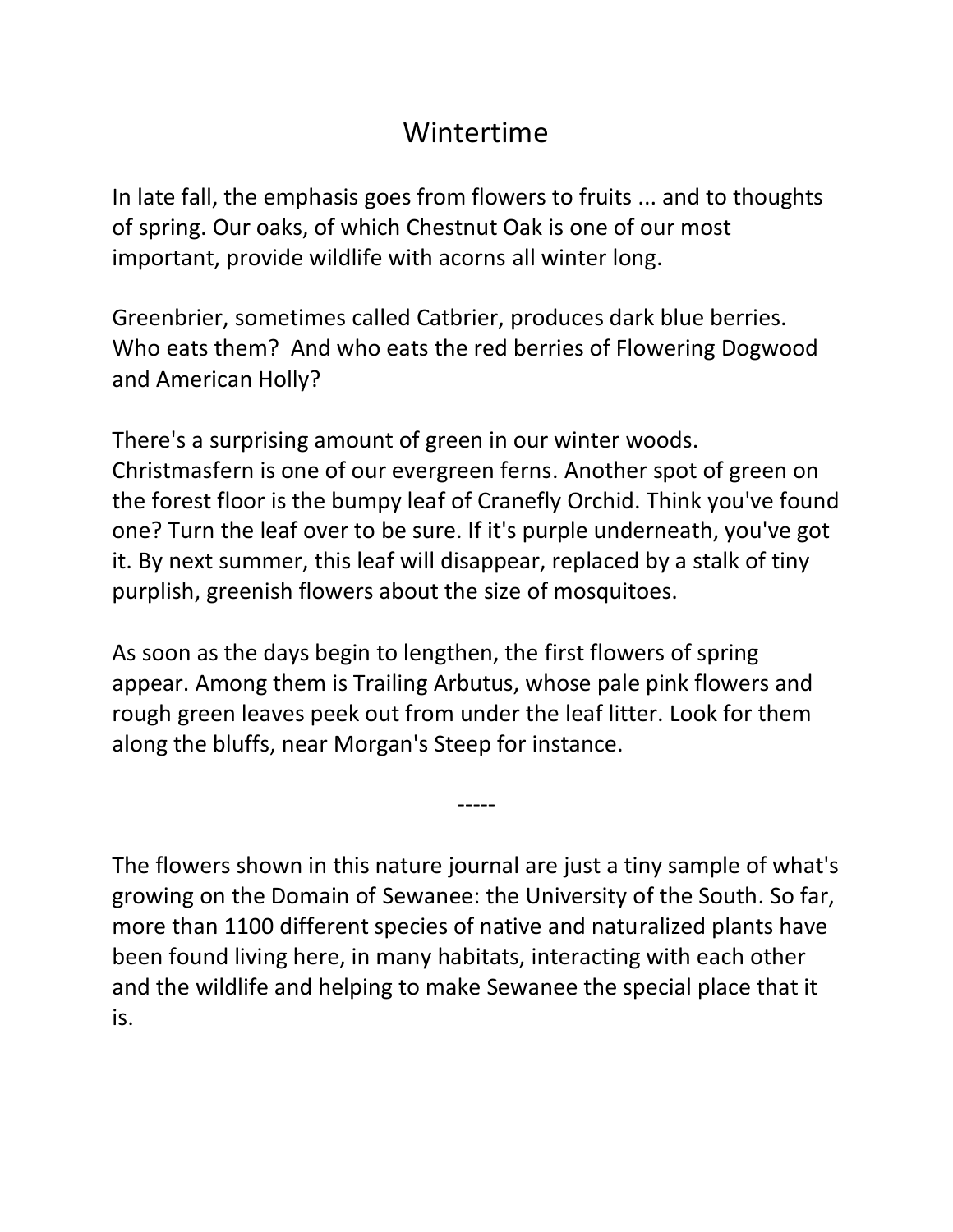

## Chestnut Oak, Quercus montana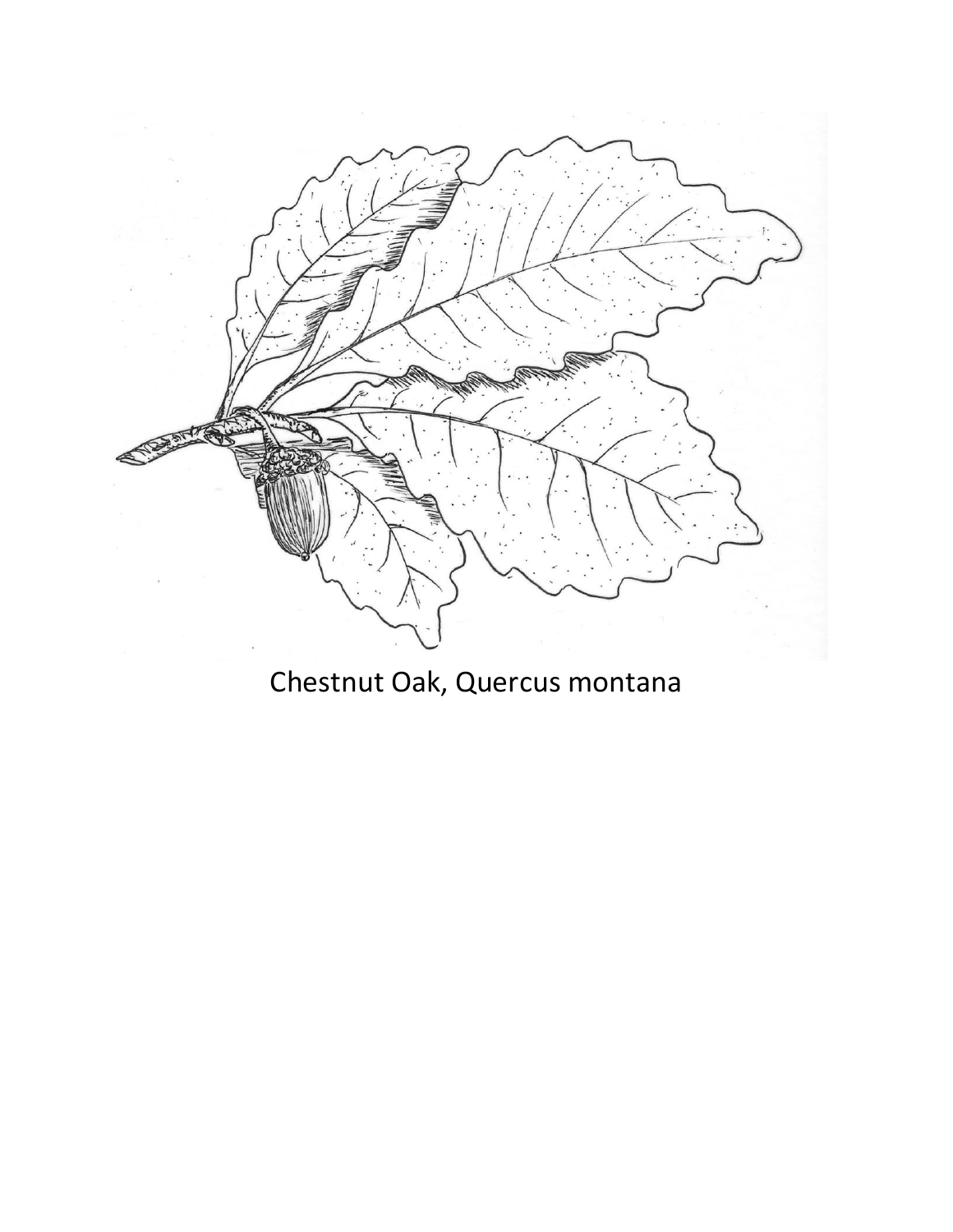

## Greenbrier, Smilax bona-nox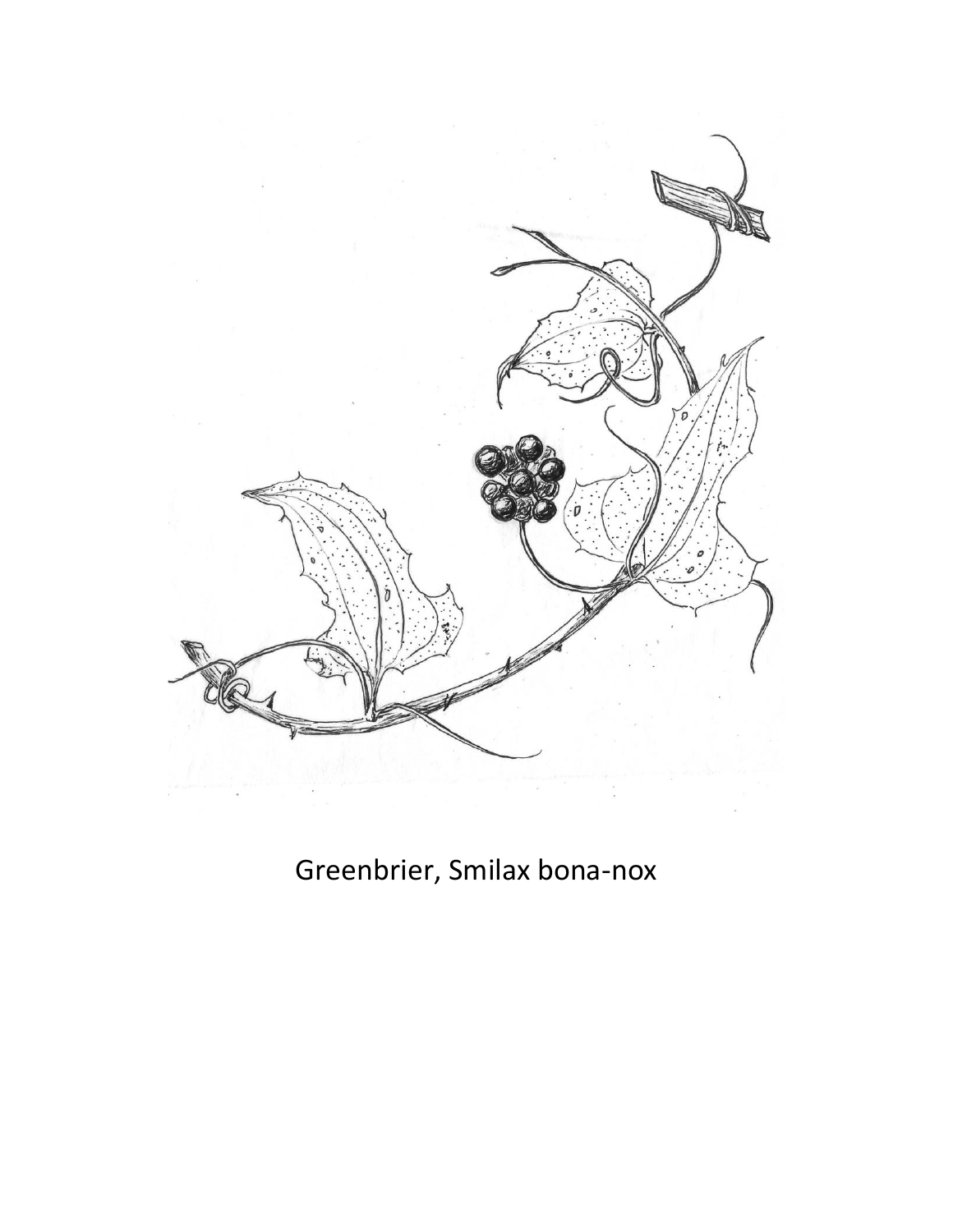

Flowering Dogwood, Cornus florida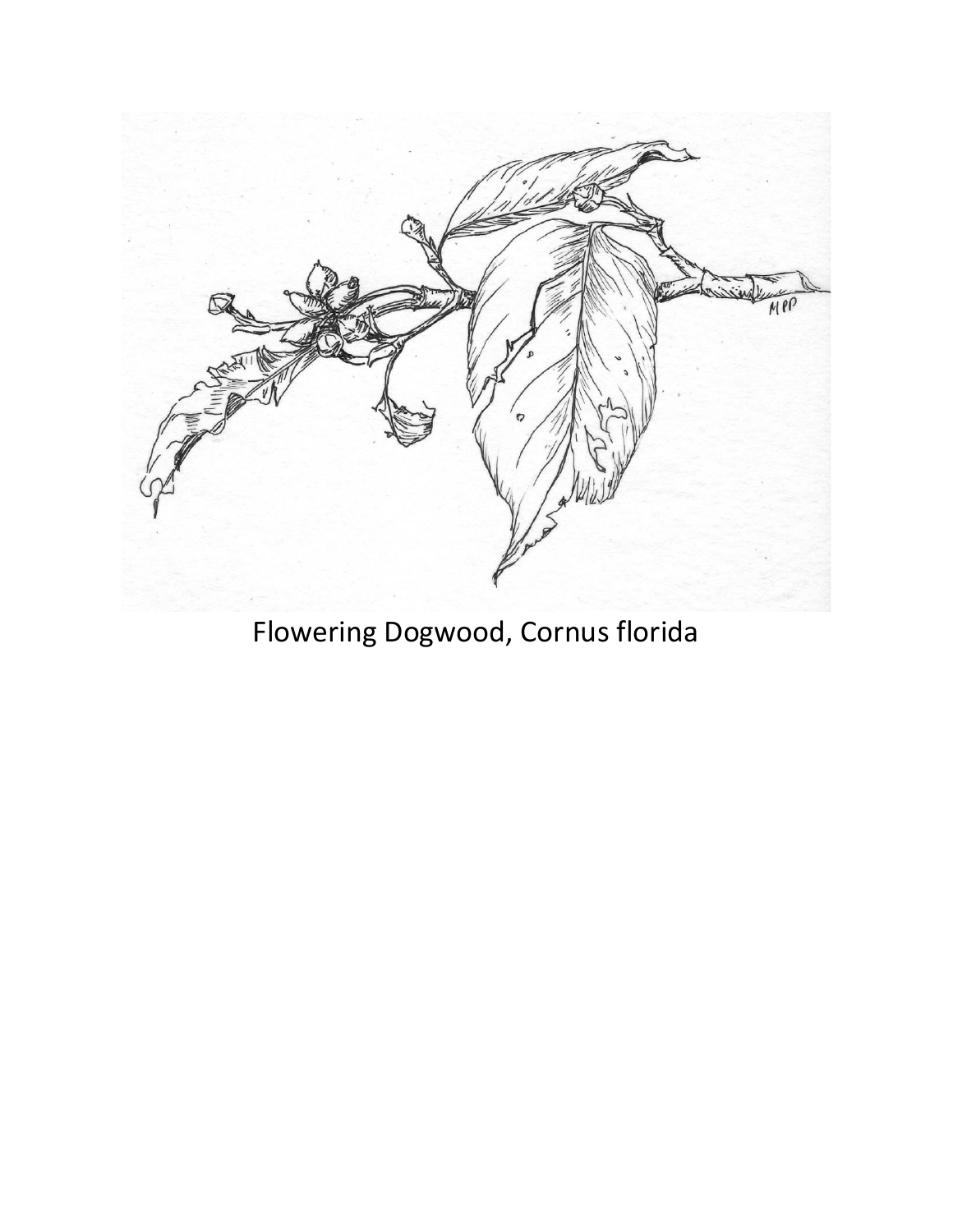

# American Holly, Ilex opaca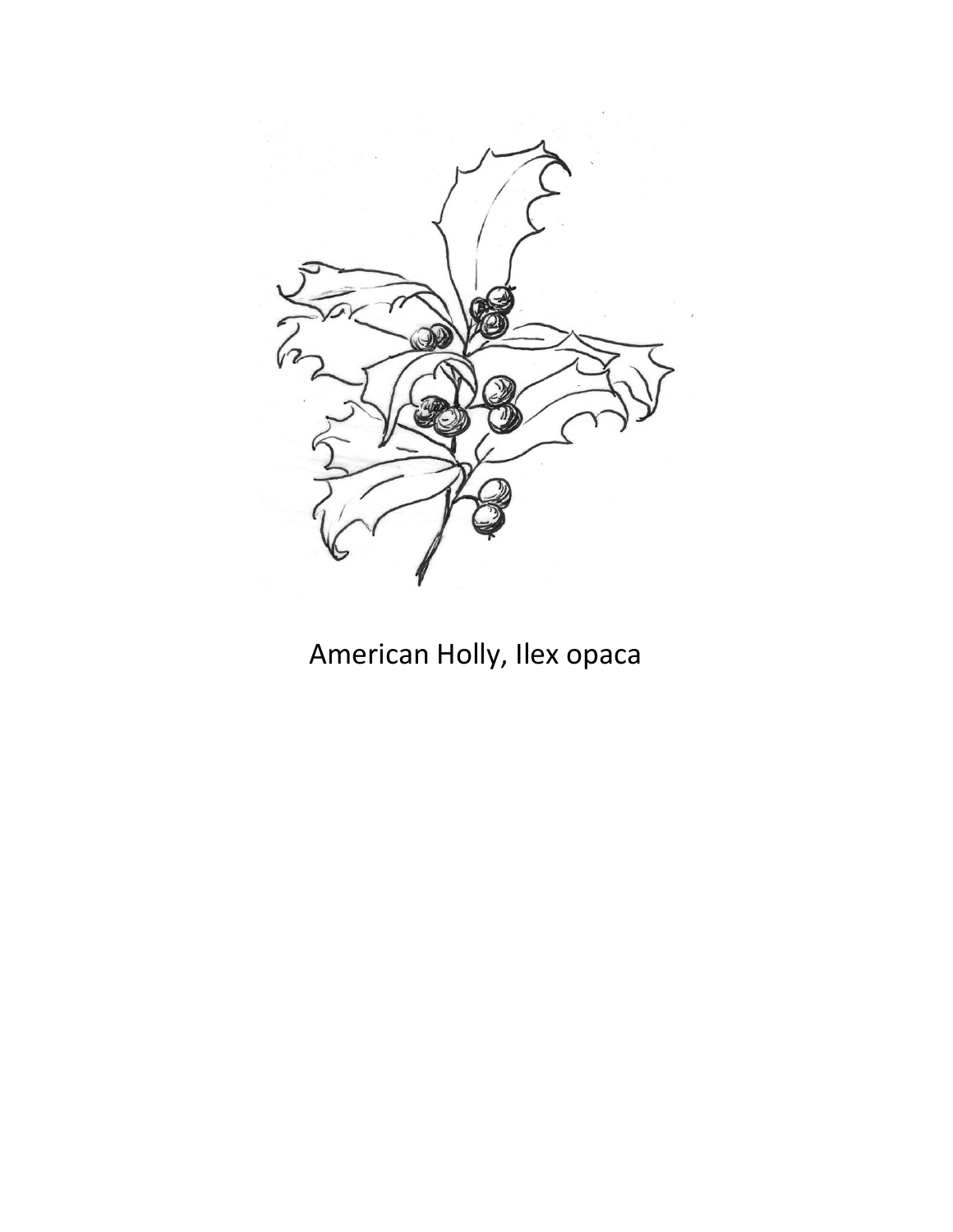

# Christmasfern, Polystichum acrostichoides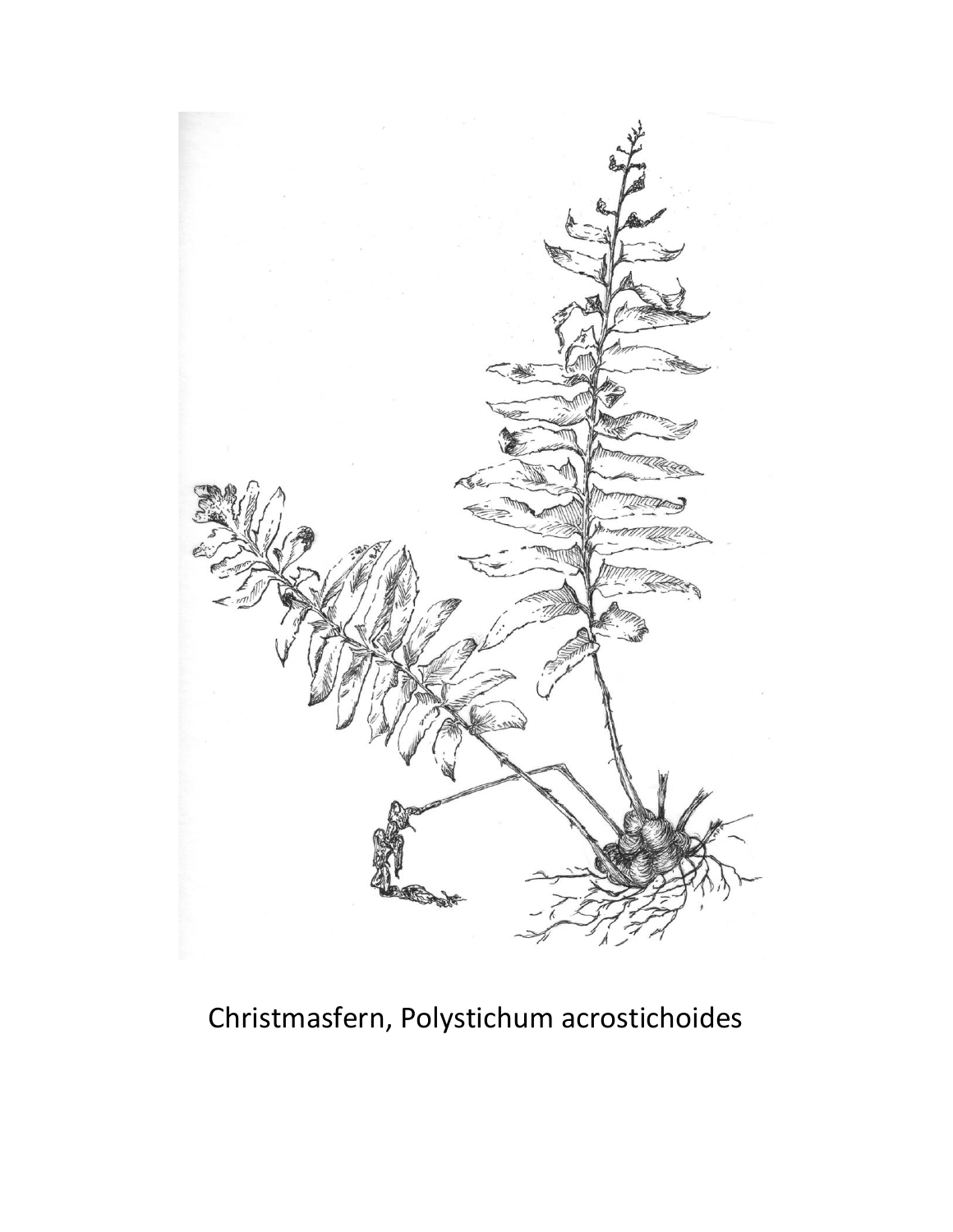

Cranefly Orchid, Tipularia discolor